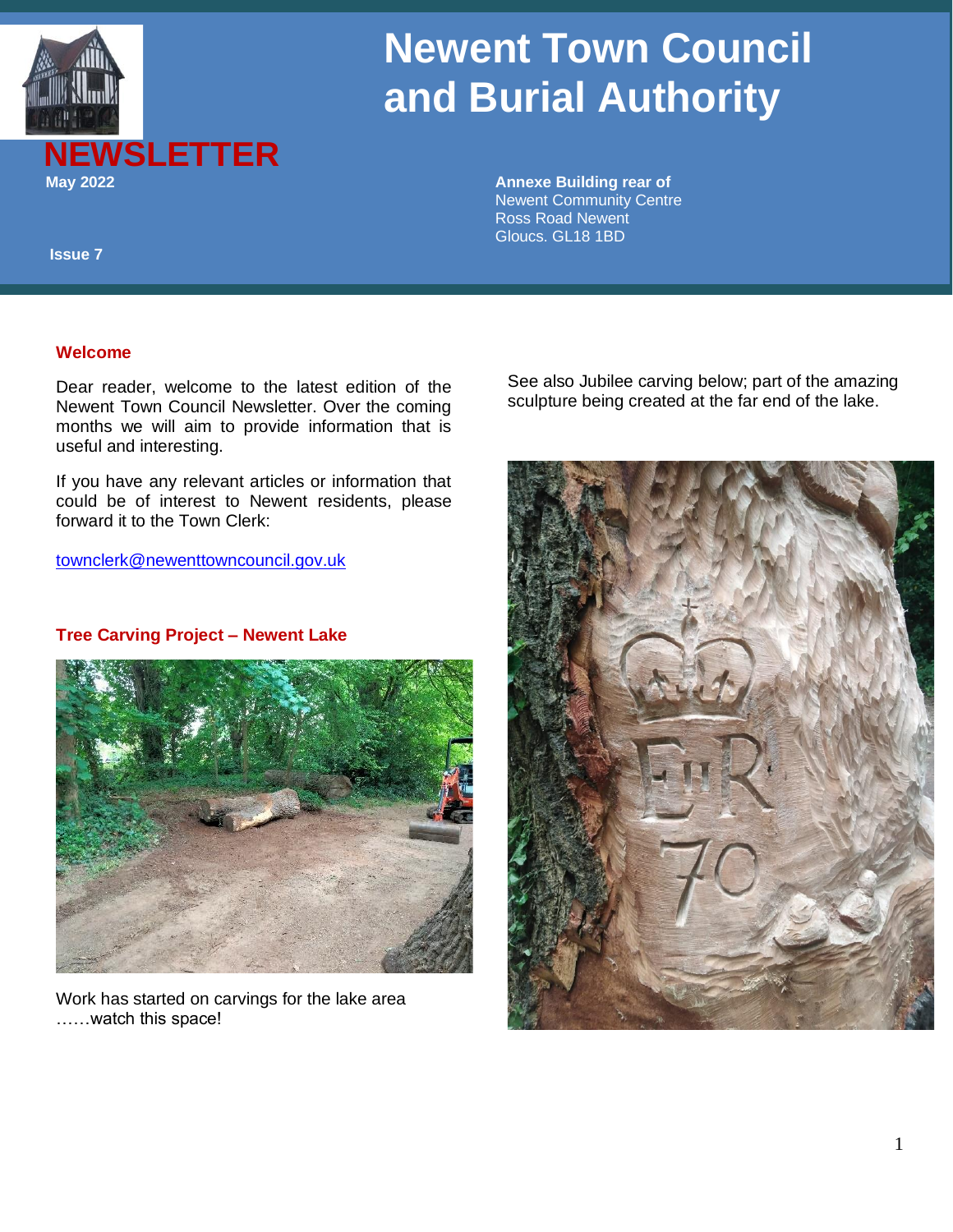

## **Queen's Platinum Jubilee**



## **Memories of the Queen- A Personal Story**

Every year at Christmas time, many people watch the television or listen to the radio to hear the Queen's speech.

One stuck in my memory is the speech of December 2016, where she shared her personal experience and urged everyone to see *"the value of doing small things with great love, whoever does them and whatever they themselves believe"*,

as inspired by her biblical inspiration and the example of Jesus Christ.

So many tributes from people of all walks of life are being paid to this remarkable and inspirational and historic figure that is Queen Elizabeth II.

As someone that grew up in one of the commonwealth nations, I'm adding a tribute to celebrate her contribution to making a huge difference to the world as we know it.

In 1952, on her accession to the throne, she poignantly stated that *"the Commonwealth bears no resemblance to the empires of the past. It is an entirely new conception built on the highest qualities of the spirit of man: friendship, loyalty, and the desire for freedom and peace."* I would like to believe that her leadership led to the gaining of independence of many of the Commonwealth nations, living true to her words.

By no means being perfect, the monarch has been a bridge of hope to many around the world.

In that 2016 Christmas speech she rallied for all people to work together, encouraging all that *"on our own, we cannot end wars or wipe out injustice, but the cumulative impact of thousands of small acts of goodness can be bigger than we imagine"*. What a mantra to live by!

Drawing from her Majesty's vast experiences, she also reminded us during the speech that, *"to be inspirational you don't have to save lives or win medals".*

As a community in the town of Newent and as individuals too, what a huge difference it would make if we would continue to follow in these inspirational exhortations.

I believe it would be the highest honour to her as she marks 70 years since her coronation....her legacy would keep living on in generations to come!

Many congratulations on your Platinum Jubilee your Majesty!

Thank you for being such an inspiration.

By Mrs Wanja Odhiambo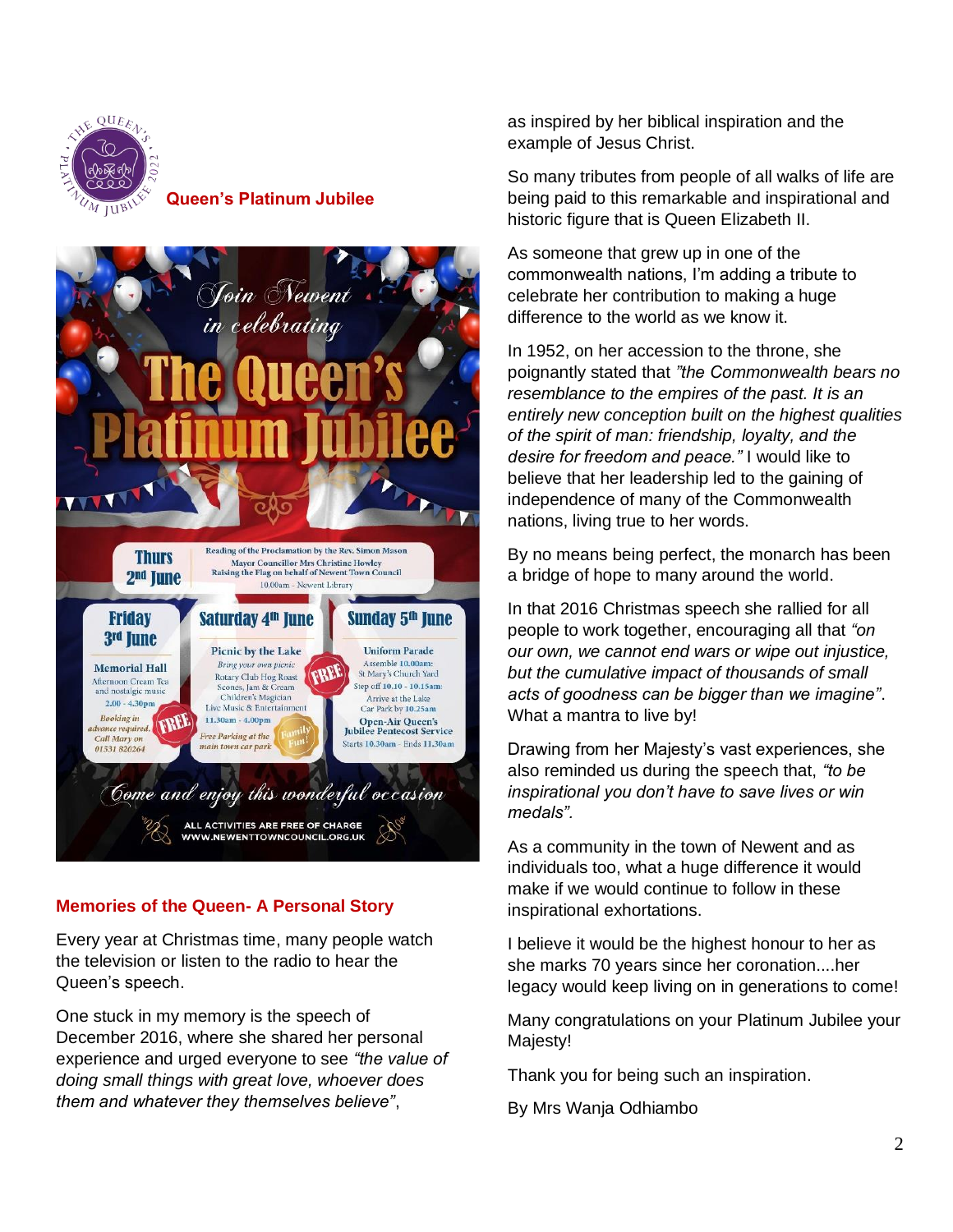#### **2022 Annual Parish Assembly**

A big thank you to everyone who attended and took part in the Annual Parish Assembly on 27<sup>th</sup> April. Special thanks go to all the stall holders for creating a community event before the official meeting commenced.

The ten local organisations with promotional stands/attended were:

Buses 4 Us, Citizens Advice Bureau, Newent Climate Group, Neighbourhood Development Plan, Newent in Bloom, Newent Initiative Trust, Sheppard House, The Newent Shed, The Recycling Shop and Newent Youth Action Group

Pictured below is Mayor of Newent, Christine Howley, with representatives of Newent Initiative Trust.



#### **Market House Stewards - Volunteers Needed**

DO YOU KNOW that Newent has a museum in the Market House?

We have hundreds of delighted visitors each year, some local and others visiting the Forest of Dean from other parts of the country or overseas.



Every year we also get a few people who are looking into their family history and it's fun to help them find a little more information from our collection of books.

So, if you like people, can give a few hours on the occasional summer weekend, and are interested in local history, join us as a Market House Steward.

Find out more from Ginny 01531 821904.

During the next two months, the Market House is

scheduled to be open to visitors between 0930 and

1330 on:

Saturday 28<sup>th</sup> May

Thursday 2<sup>nd</sup>, Friday 3<sup>rd</sup>, Saturday 4<sup>th</sup>, Sunday 5<sup>th</sup>, Saturdays 11<sup>th</sup>, 18<sup>th</sup>, 25<sup>th</sup> June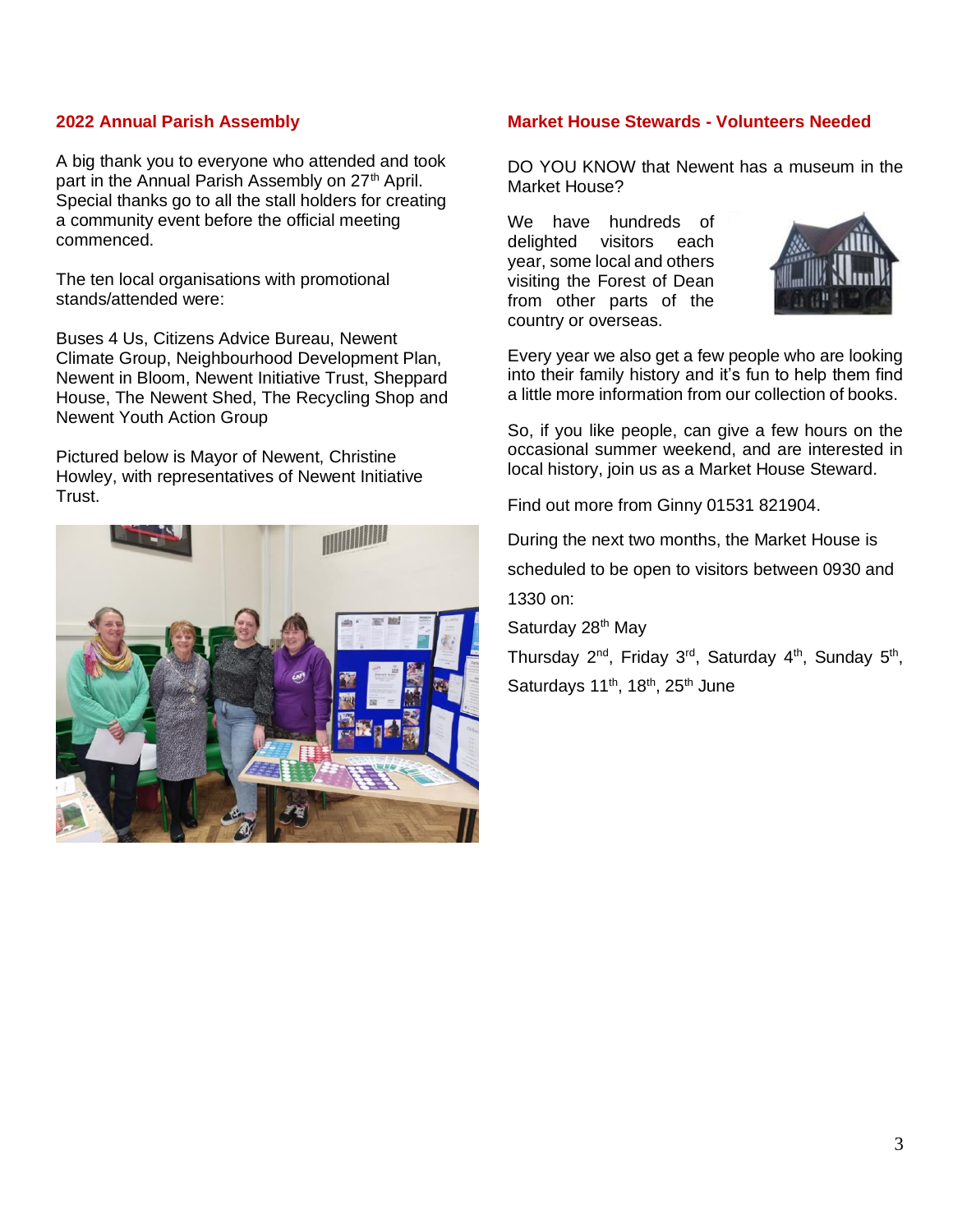#### **Beware of RATs**

Gloucestershire Police is warning people about RAT scams which are currently targeting our communities. A "RAT" is a Remote Access Tool which a fraudster may try to install on your computer or smart device. This will allow them to steal your data - and your money.

Fraudsters are making telephone calls purporting to be from a technology or telecoms company such as Microsoft, Amazon, or Virgin Media. The victim is tricked into following the fraudster's instructions to install RAT software during the telephone call. Victims are also targeted via "pop-up" messages which appear on their screen whilst browsing the internet. The pop-up is designed to panic or frighten you into clicking a link, which will trigger installation of the RAT.

#### *Never allow remote access to your computer following an unsolicited call, text message or browser pop-up.*

Please help the police raise awareness of this scam by informing your elderly or vulnerable relatives, friends and neighbours.

Please note, the police are unable to accept reports of crime through Your Neighbourhood Alerts. You can report non-emergency crime online. Always call 999 in an emergency.

#### **Dog Fouling**

There are far too frequent incidents of people allowing dogs in their charge to foul in public places and failing to remove the dog mess.

These public places in include roads, footpaths, verges, parks, playing fields and sports grounds.

Dog faeces is a very serious problem: The faeces carry many germs that can cause illness and in extreme cases results in blindness; the faeces is also offensive to smell & to look at and is extremely unpleasant to step in.

Ideally, dogs should be trained from an early age to go at home in their own garden before or after a walk, rather than during.

PLEASE CLEAN UP AFTER YOUR DOG



However, if dog fouling occurs away from home, it can be quickly and easily removed using any suitable plastic bag without your hands coming into contact with the faeces. The tied bag of faeces can be then placed in a dog waste bin or taken home for disposal. If this is not possible, as a last resort, double-wrap in two plastic bags and dispose of in a litter bin.

Bags of dog faeces, as with any waste, should not be strewn around on the ground, in hedges or elsewhere.

Dog fouling issues in Newent parish can be reported to the Forest of Dean District Council:

[https://www.fdean.gov.uk/environment/litter-street](https://www.fdean.gov.uk/environment/litter-street-cleaning-and-dog-fouling/)[cleaning-and-dog-fouling/](https://www.fdean.gov.uk/environment/litter-street-cleaning-and-dog-fouling/)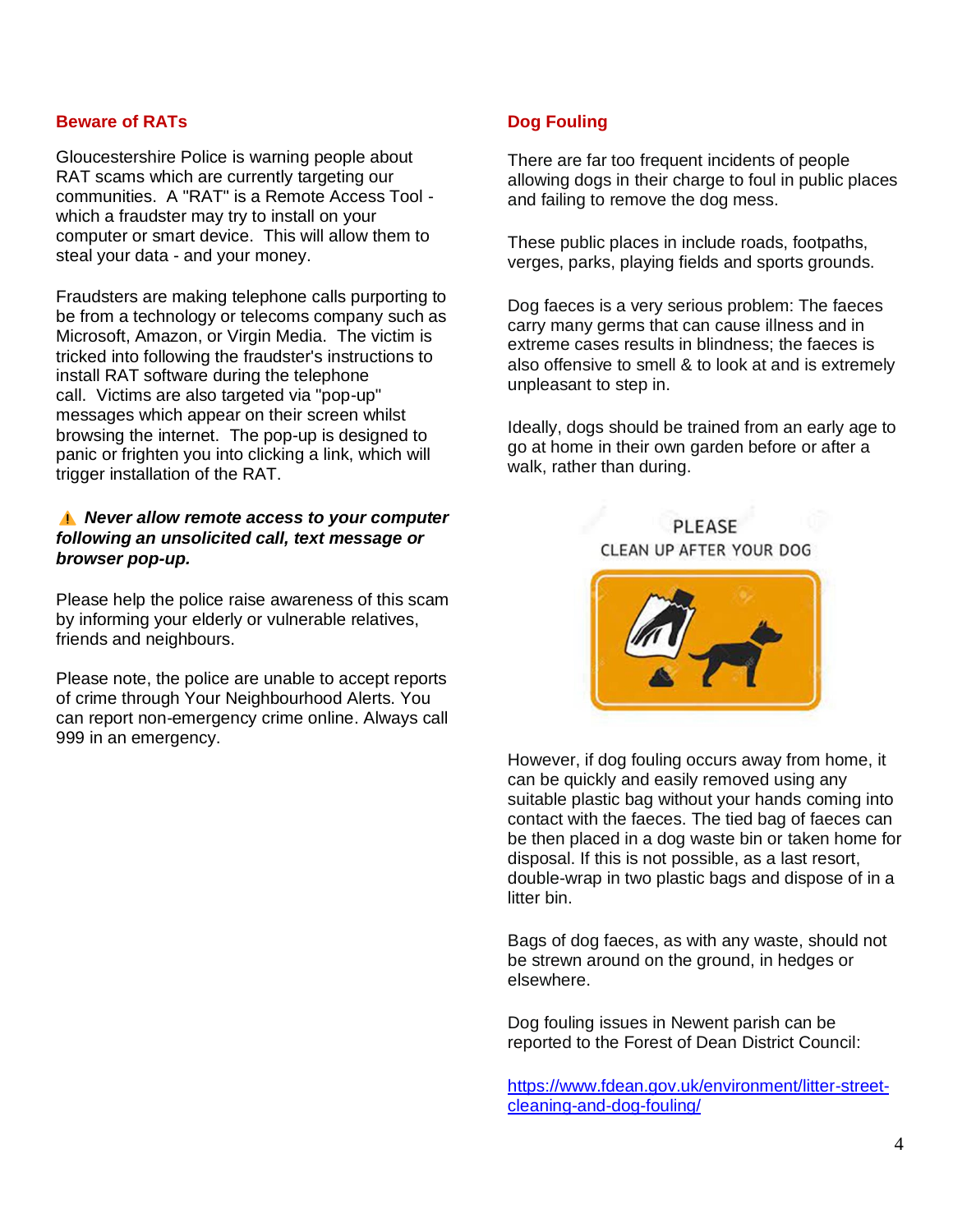#### **VMCC Cotswold Section Regularity Road Trial**

#### **10th July 2022**

The VMCC is an international club with well over 1000 members in the UK.



Membership is open to anyone with an interest in bikes over 25 years old. There are many local sections, including The Herefordshire & Mid-Wales, The Gwent and The Cotswold.

The Regularity Road Trial on July 10th is around 80 miles (with a shorter route available for particularly slow or elderly machines & riders). When they start the riders have no prior knowledge of the route and have to follow a set of instructions which they attach to their petrol tank or handlebars. They start at oneminute intervals and the aim (apart from not getting lost) is to maintain a steady average pace of 18, 20 or 24 miles per hour. Devices such as sat-navs, travel computers, electronic speedos etc. are not permitted, and milometers must be covered over so riders can't be sure how far they've ridden.

Entrants will be starting near Westbury-on-Severn from around 1000, and meander through Blaisdon, Aston Ingham, Gorsley, Dymock, Newent, Redmarley, Castlemorton, Tirley, Staunton, Tibberton and Huntley, amongst other places. There will be a lunch-halt at the Lower Lode in Forthampton between around 1200 and 1400.

Over 60 entries are expected, including bikes of all shapes and sizes from 25 to 100+ years old.

#### **JOB VACANCY DEPUTY CLERK & BURIALS OFFICER**

**Salary SCP 19-24 £25,278 - £29,167 per annum Dependent upon experience and qualifications 37 hours per week – flexible working hours**

Newent Town Council is a proactive Council in the Forest of Dean which provides a wide range of quality services.

The Town Council is seeking a highly motivated forward-thinking individual who has excellent organisational, leadership, IT and administrative abilities and a good knowledge of local government; as well as a proven track record in financial management.

Benefits include membership of the Local Government Pensions Scheme.

Further details including Job Description, Person Specification and Application Form are available by emailing townclerk@newenttowncouncil.gov.uk or visit the Council's website www.newenttowncouncil.org.uk

#### **Closing date for applications is Friday 27th May 2022**

No CVs will be accepted without completion of an application form.

#### **Interviews will be held between Wednesday 15th June 2022 & Wednesday 22nd June 2022**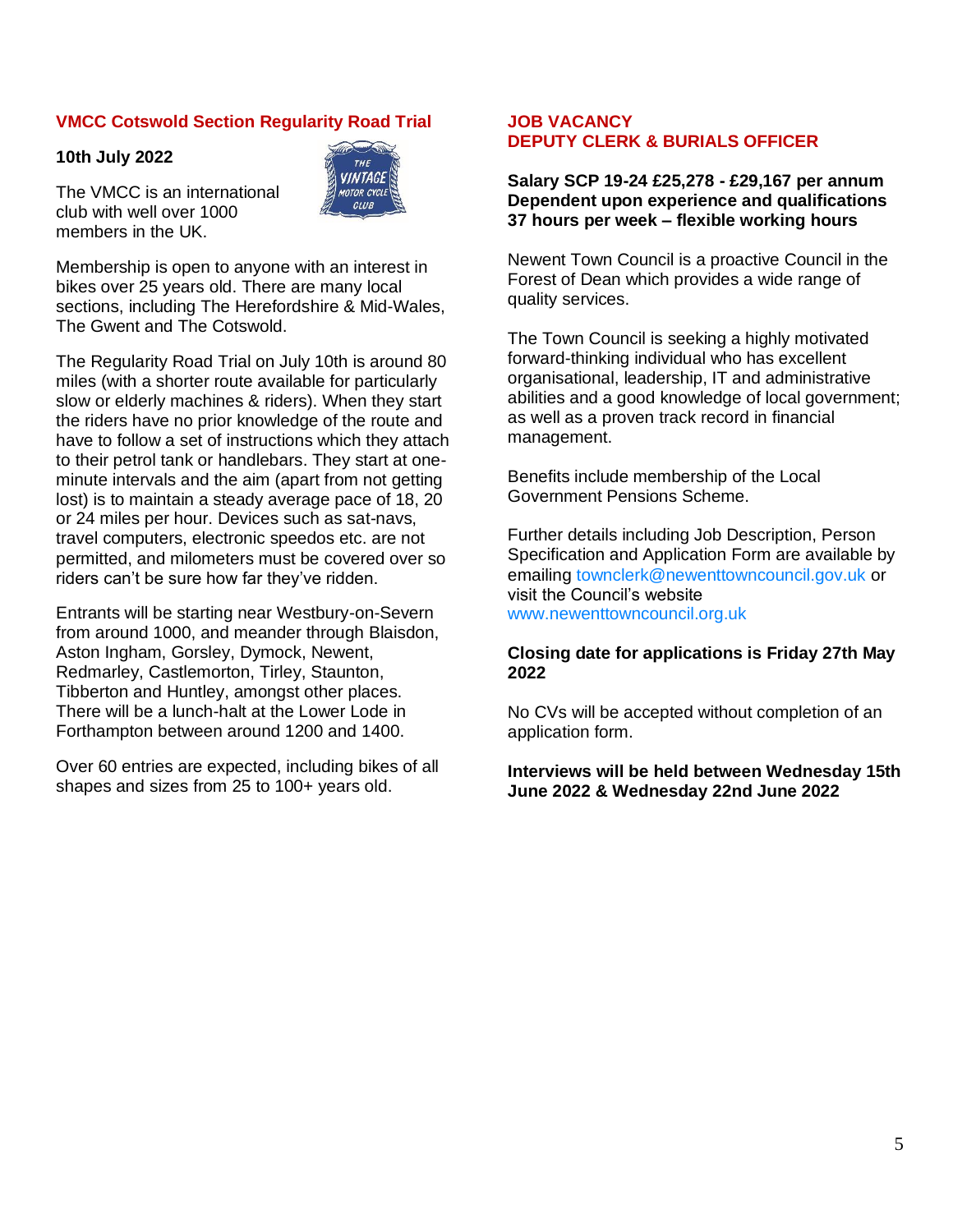#### **Newent Town Council Meetings**

2<sup>nd</sup> & 4<sup>th</sup> Monday of the month - Start time 7pm

*May to December:*

*Newent Community School, Watery Lane, Newent (subject to change)*

May: 23rd

June: 13<sup>th</sup> & 27<sup>th</sup>

July: 11<sup>th</sup> & 25<sup>th</sup>

August: 8<sup>th</sup>

September: 12<sup>th</sup> & 26<sup>th</sup>

October: 10<sup>th</sup> & 24<sup>th</sup>

November: 14<sup>th</sup> & 28<sup>th</sup>

December: 12<sup>th</sup>

Visit the Council's website

[www.newenttowncouncil.org.uk](http://www.newenttowncouncil.org.uk/)

for up-dated information

#### **Annual General Meeting**

At the Council's AGM on 9th May, the following positions were filled:

Mayor Cllr Mrs Christine Howley (re-elected)

Deputy Mayor Cllr Mrs Mary Duffield (re-elected)

Finance & Staffing Committee Cllr Mrs Karen Draper (Chairman) Cllr Mrs Sandra Marcovecchio (Vice-Chairman)

Planning & Environment Committee Cllr Mrs Gill Moseley (Chairman) Cllr Mrs Kay Selwyn (Vice-Chairman)

Regeneration Committee Cllr Roger Beard (Chairman) Cllr Mrs Ruth Wadley (Vice-Chairman)

Communities Committee Cllr Mrs Wanja Odhiambo (Chairman)

Other Councillors were elected onto these Committees.

In addition, Councillors were appointed for specific roles and Council representatives on outside bodies.

The full list for all the positions can be found on the Council's website:

[www.newenttowncouncil.org.uk](http://www.newenttowncouncil.org.uk/)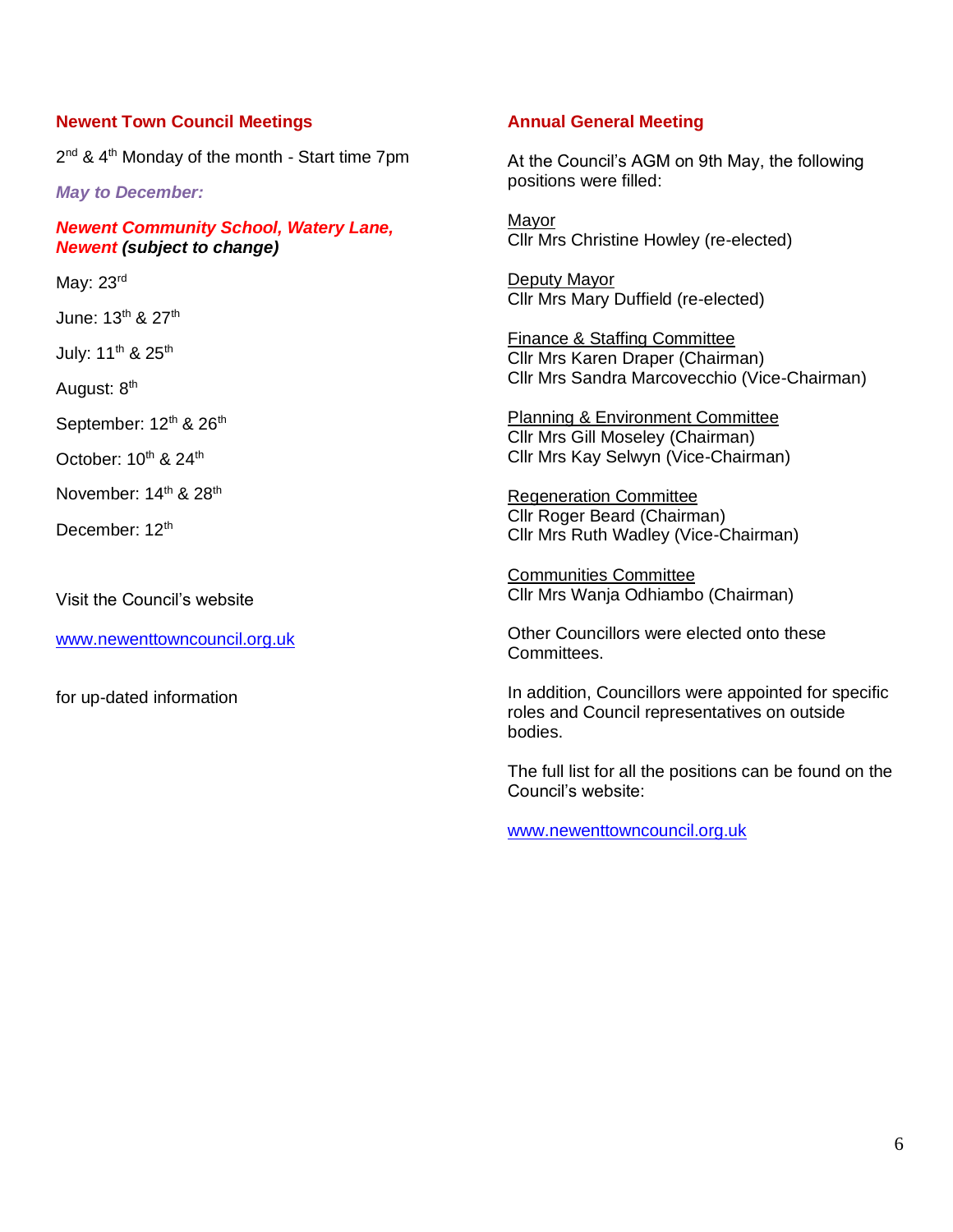## **Council Contact Details**

#### **Newent Town Clerk**

Michael Greenfield 01531 820638 [townclerk@newenttowncouncil.gov.uk](mailto:townclerk@newenttowncouncil.gov.uk)

## **Newent Town Councillors**

| Christine Howley (Mayor)<br>christine.howley@newenttowncouncil.gov.uk  | 01531 820977 |  |  |  |
|------------------------------------------------------------------------|--------------|--|--|--|
| Mary Duffield (Deputy Mayor)<br>mary.duffield@newenttowncouncil.gov.uk | 01989 720809 |  |  |  |
| Roger Beard<br>roger.beard@newenttowncouncil.gov.uk                    | 01531 820672 |  |  |  |
| Karen Draper<br>karen.draper@newenttowncouncil.gov.uk                  | 07910656159  |  |  |  |
| Julia Gooch<br>julia.gooch@newenttowncouncil.gov.uk                    | 01531 821084 |  |  |  |
| Sandra Marcovecchio<br>sandra.marcovecchio@newenttowncouncil.gov.uk    | 01531 820126 |  |  |  |
| <b>Gill Moseley</b><br>gill.moseley@newenttowncouncil.gov.uk           | 01531 820826 |  |  |  |
| Wanja Odhiambo<br>wanja.odhiambo@newenttowncouncil.gov.uk              | 07444 713552 |  |  |  |
| Alan Ralph<br>alan.ralph@newenttowncouncil.gov.uk                      | 07512 554145 |  |  |  |
| Kay Selwyn<br>kay.selwyn@newenttowncouncil.gov.uk                      | 07807 159980 |  |  |  |
| <b>Ruth Wadley</b><br>ruth.wadley@newenttowncouncil.gov.uk             | 01531 820653 |  |  |  |
| <b>Forest of Dean District Councillors</b>                             |              |  |  |  |

| Julia Gooch  | 01531 821084 |
|--------------|--------------|
| Gill Moseley | 01531 820826 |
| Vilnis Vesma | 07773 781427 |

#### **Gloucestershire County Councillor**

| Gill Moseley | 01531 820826 |
|--------------|--------------|
|--------------|--------------|

Disclaimer: Newent Town Council does its best to verify information published but does not take any responsibility for the accuracy or reliability of information provided by other contributors.

Newent Town Council is not responsible for the content of external sites nor is it an endorsement of any organisation or service – details provided for information only and correct at the time of publishing*.*

Deadline for articles to be included in the next issue (July) is Friday 22<sup>nd</sup> July 2022

Email to Town Clerk marked 'Newsletter'. [townclerk@newenttowncouncil.gov.uk](mailto:townclerk@newenttowncouncil.gov.uk)

The Editor's decision is final.